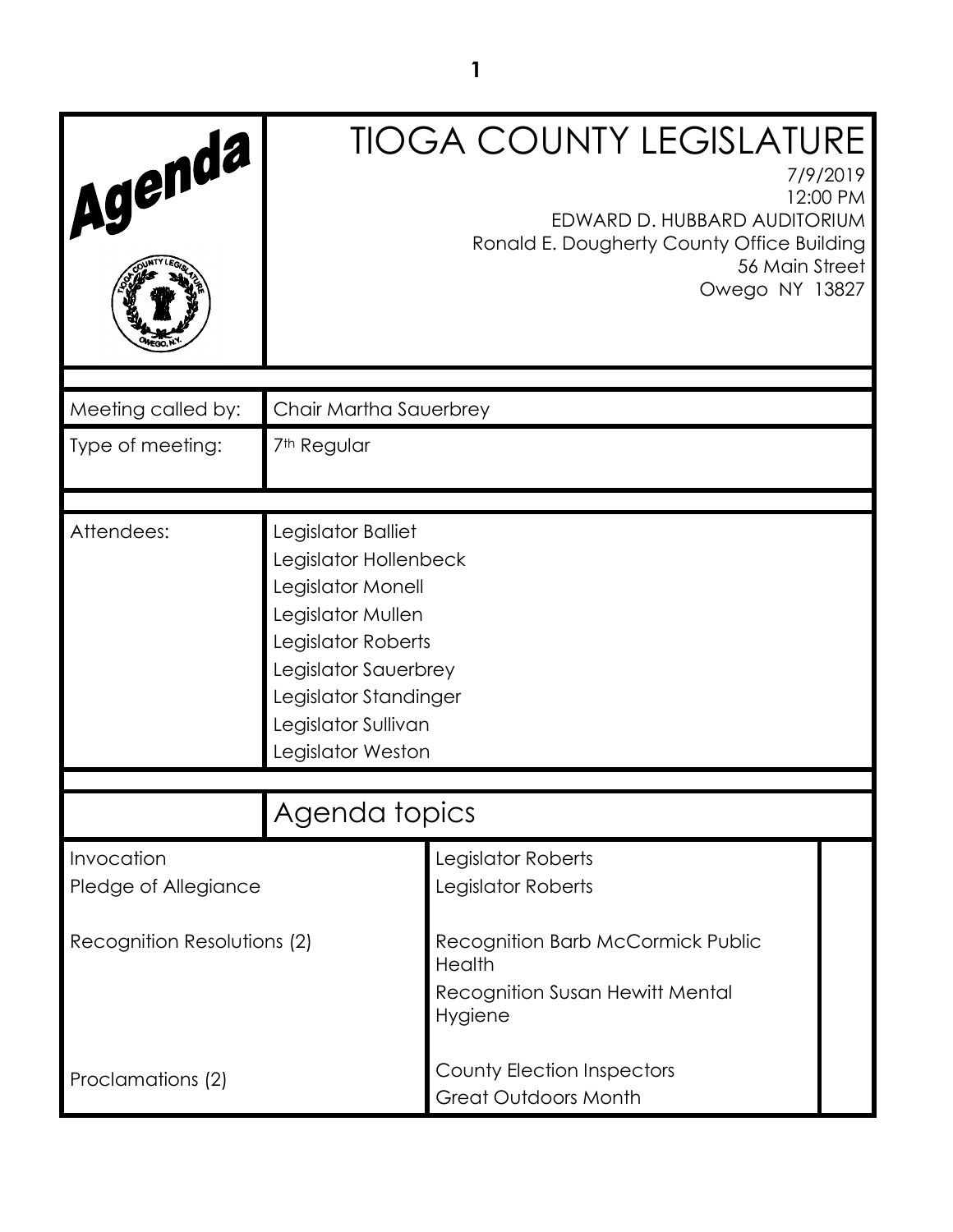| Privilege of the Floor                                                                                   |                                                                                                          |                                                                                                                                                                |  |
|----------------------------------------------------------------------------------------------------------|----------------------------------------------------------------------------------------------------------|----------------------------------------------------------------------------------------------------------------------------------------------------------------|--|
| Approval of Minutes                                                                                      |                                                                                                          | June 11, 2019                                                                                                                                                  |  |
| Petitions, Communications & Notices<br>Appointments/Reappointments<br><b>Reports Standing Committees</b> |                                                                                                          |                                                                                                                                                                |  |
| <b>RESOLUTIONS:</b>                                                                                      | 2.                                                                                                       | 1. Transfer of Funds Budget Modification Mental Hygiene<br>Transfer of Funds Budget Modification District Attorney                                             |  |
|                                                                                                          | 3. Transfer Funds for Hot Box Asphalt Recycler and Amend<br>Capital Budget - Public Works                |                                                                                                                                                                |  |
|                                                                                                          | 4. Accept Grant Award for Tioga County ITCS Shared Services;<br>Appropriate Funds and Modify 2019 Budget |                                                                                                                                                                |  |
|                                                                                                          |                                                                                                          | 5. Award Bid for Dean Creek Road Pavement Overlay                                                                                                              |  |
|                                                                                                          |                                                                                                          | 6. Authorizing the implementation and funding in the first<br>instance of the state-aid program eligible costs of a capital<br>project and appropriating funds |  |
|                                                                                                          |                                                                                                          | 7. Appoint Member to the Tioga County Property Development<br>Corporation Board                                                                                |  |
|                                                                                                          |                                                                                                          | 8. Appoint Member to the Tioga County Property Development<br>Corporation Board                                                                                |  |
|                                                                                                          |                                                                                                          | 9. Acceptance of the Application for John Schaffer to the<br>Tioga County Fire Investigation Team                                                              |  |
|                                                                                                          |                                                                                                          | 10. Adopt Hazard Mitigation Plan Update 2018                                                                                                                   |  |
|                                                                                                          |                                                                                                          | 11. Endorse Tioga County Stakeholders Plan for off hours<br>centralized arraignment part (CAP Court)                                                           |  |
|                                                                                                          |                                                                                                          | 12. Contract for Accountant Services in Treasurer's Office                                                                                                     |  |
|                                                                                                          | 13. Authorize Appointment of Accountant Treasurer's Office                                               |                                                                                                                                                                |  |
|                                                                                                          |                                                                                                          | 14. Authorization to Create and Fill one, full time Lead<br><b>Maintenance Mechanic Position Public Works</b>                                                  |  |
|                                                                                                          |                                                                                                          | 15. Authorize Salary Grade Reallocation and Reclassification of<br><b>Vacant Positions Social Services</b>                                                     |  |
|                                                                                                          |                                                                                                          | 16. Create Position and Backfill/Abolish Position Information<br><b>Technology Department</b>                                                                  |  |
|                                                                                                          |                                                                                                          | 17. Authorize Reappointment of Real Property Director (Real<br><b>Property Department)</b>                                                                     |  |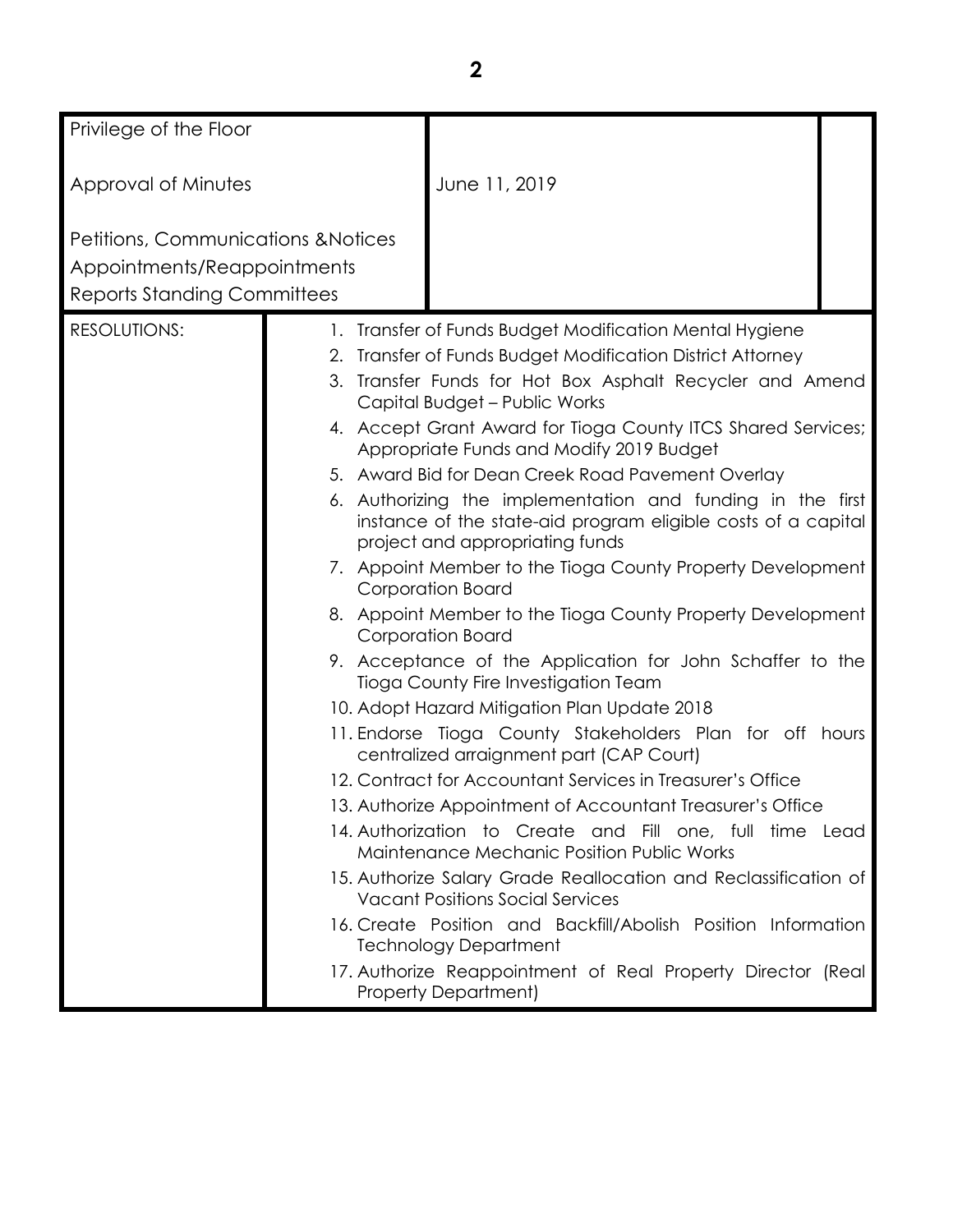REFERRED TO HEALTH & HUMAN SERVICES COMMITTEE

RESOLUTION NO. -19 RECOGNITION OF BARBARA McCORMICK'S 21 YEARS OF DEDICATED SERVICE TO TIOGA COUNTY PUBLIC HEALTH DEPARTMENT

WHEREAS: Barbara McCormick was appointed to the position of Account Clerk Typist in the Public Health Department on July 6, 1998, promoted to Payroll Clerk on January 1, 2000, reclassified to Payroll Clerk-Typist on March 1, 2005, reclassified to Administrative Assistant on February 15, 2006, and then reclassified again to Confidential Assistant on February 6, 2009, the position she now holds; and

WHEREAS: Barb was honored as the Public Health Team Member of the 4<sup>th</sup> Quarter of 2012 by her peers in Public Health and again in the 1st Half of 2018; being the first to be honored twice with this award; and

WHEREAS: Barb was also recognized by Tioga County as the Employee of the Quarter, both in the 1st Quarter of 2007 and again in the 4th Quarter of 2012; being the first person to receive this award twice; and

WHEREAS: Barb McCormick has been dedicated and loyal in the performance of her duties and responsibilities in Public Health. She has earned the respect of her colleagues and peers throughout Tioga County, as well as within the New York State Department of Health and New York State Education Department; and

WHEREAS: Barbara McCormick will retire on July 9, 2019; therefore be it

RESOLVED: That the Tioga County Legislature, on its own behalf, as well as on behalf of the citizens of Tioga County, express sincere gratitude to Barbara McCormick for her 21 years of dedicated and loyal service to the residents of Tioga County; and be it further

RESOLVED: That this resolution be spread upon the minutes of this meeting and a certified copy be presented to this outstanding employee, Barbara McCormick.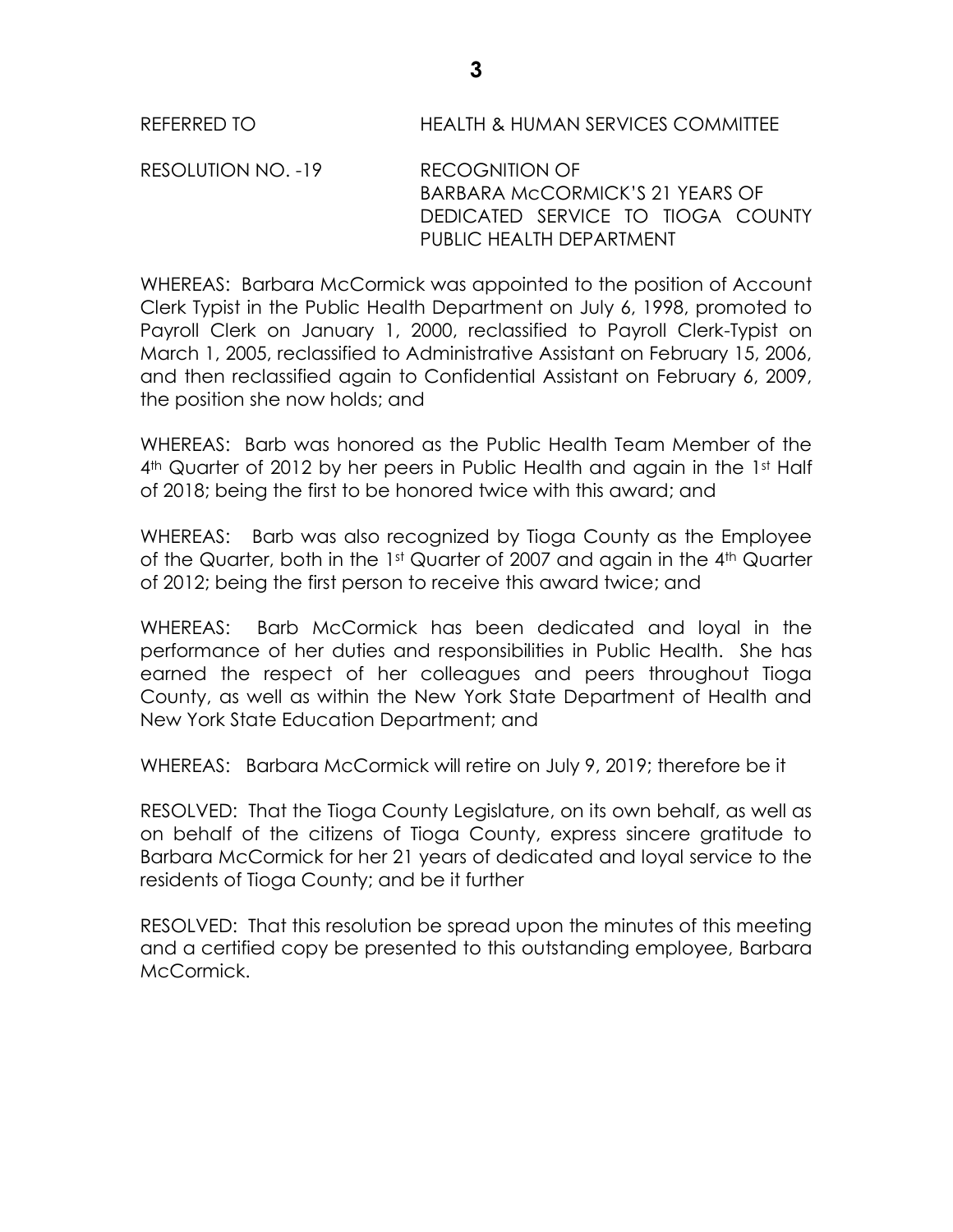### REFERRED TO HEALTH & HUMAN SERVICES COMMITTEE

RESOLUTION NO. –19 RECOGNITION OF SUSAN HEWITT'S 25 YEARS OF DEDICATED SERVICE TO THE TIOGA COUNTY DEPARTMENT OF MENTAL HYGIENE

WHEREAS: Susan K. Hewitt was hired as a Social Worker Assistant 1 on August 8, 1994 and was promoted to the position of Certified Alcohol and Drug Counselor on March 10<sup>th</sup>, 2007 and promoted to Supervising Certified Alcohol and Drug Counselor on October 24, 2005 with Tioga County Department of Mental Hygiene; the position she still holds; and

WHEREAS: Susan K. Hewitt has been extremely dedicated, loyal and professional in the performance of her duties and responsibilities during the past 25 years to the Mental Hygiene Department. She has earned the respect of her director, colleagues and peers throughout Tioga County; and

WHEREAS: Ms. Hewitt will retire on August 9, 2019; therefore be it

RESOLVED: That the Tioga County Legislature, on its own behalf, as well as on behalf of the citizens of Tioga County, express sincere gratitude to Susan K. Hewitt for her 25 years of dedicated and loyal service to the residents of Tioga County; and be it further

RESOLVED: That this resolution be spread upon the minutes of this meeting and a certified copy be presented to this outstanding employee, Susan K. Hewitt.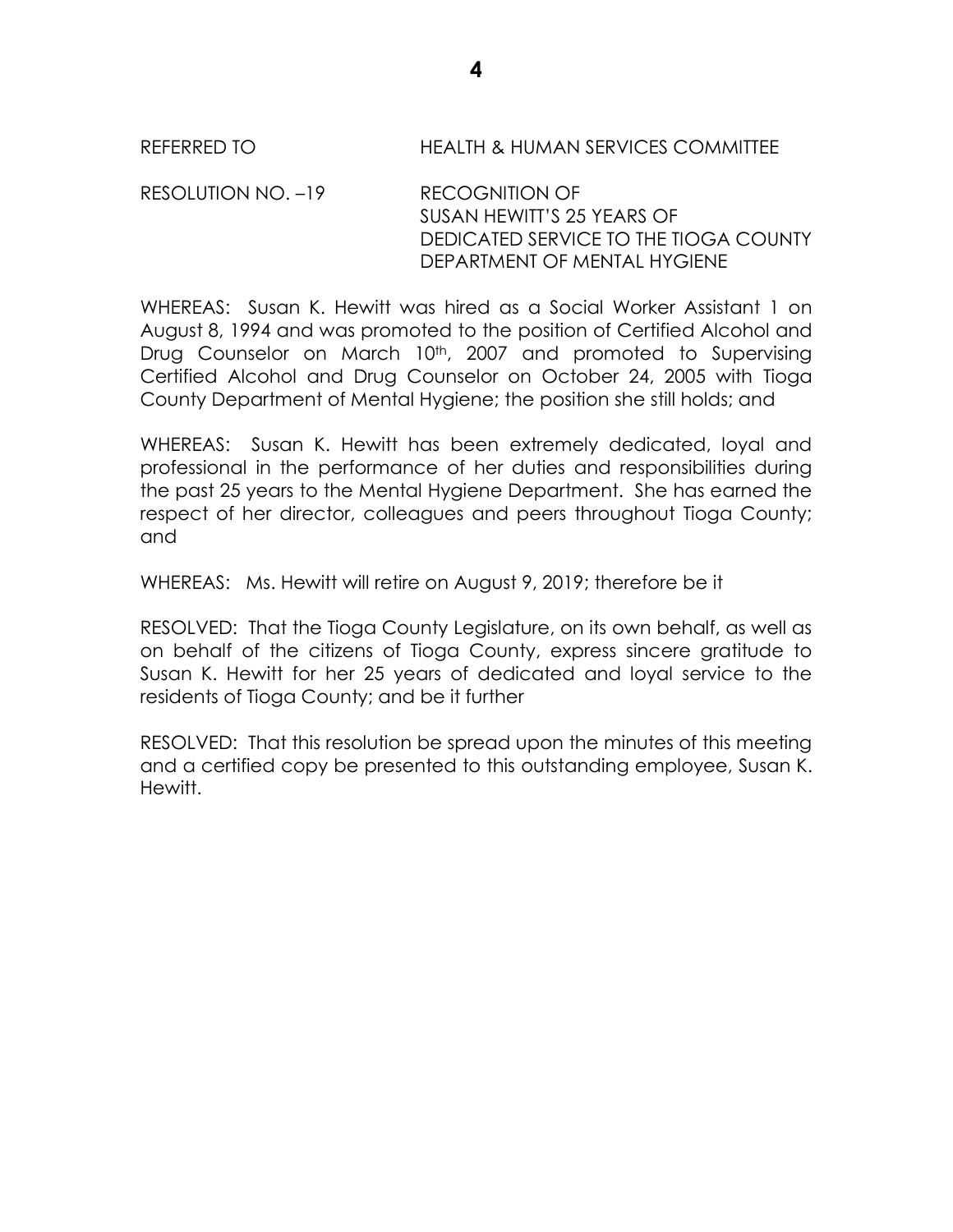### PROCLAMATION COUNTY ELECTION INSPECTORS

WHEREAS: The right to vote is one of our nation's oldest and most important entitlements, and with this right comes responsibility; and

WHEREAS: The Board of Elections is committed to fulfilling its responsibility to the citizens of New York State by providing fair and accurate elections; and

WHEREAS: Free and open elections are the basis on which this country was formed and you can make a difference by becoming an Election Inspector to help protect those freedoms; and

WHEREAS: This responsibility and the credit associated with it must be shared with the many dedicated workers known as Election Inspectors that help make elections successful; and

WHEREAS: Election Inspectors serve their community and their country by facilitating elections; and

WHEREAS: Many and most of our election inspectors have been with us for years, and some have been with us 20 years or more; and

WHEREAS: The hard work and dedication that Tioga County Election Inspectors put into making an election happen has not been officially recognized; therefore

THE TIOGA COUNTY LEGISLATURE DOES HEREBY PROCLAIM

July 9, 2019 as designated "Election Inspector Recognition Day" in Tioga County;

And urges all citizens of Tioga County to recognize our Election Inspectors in Tioga County.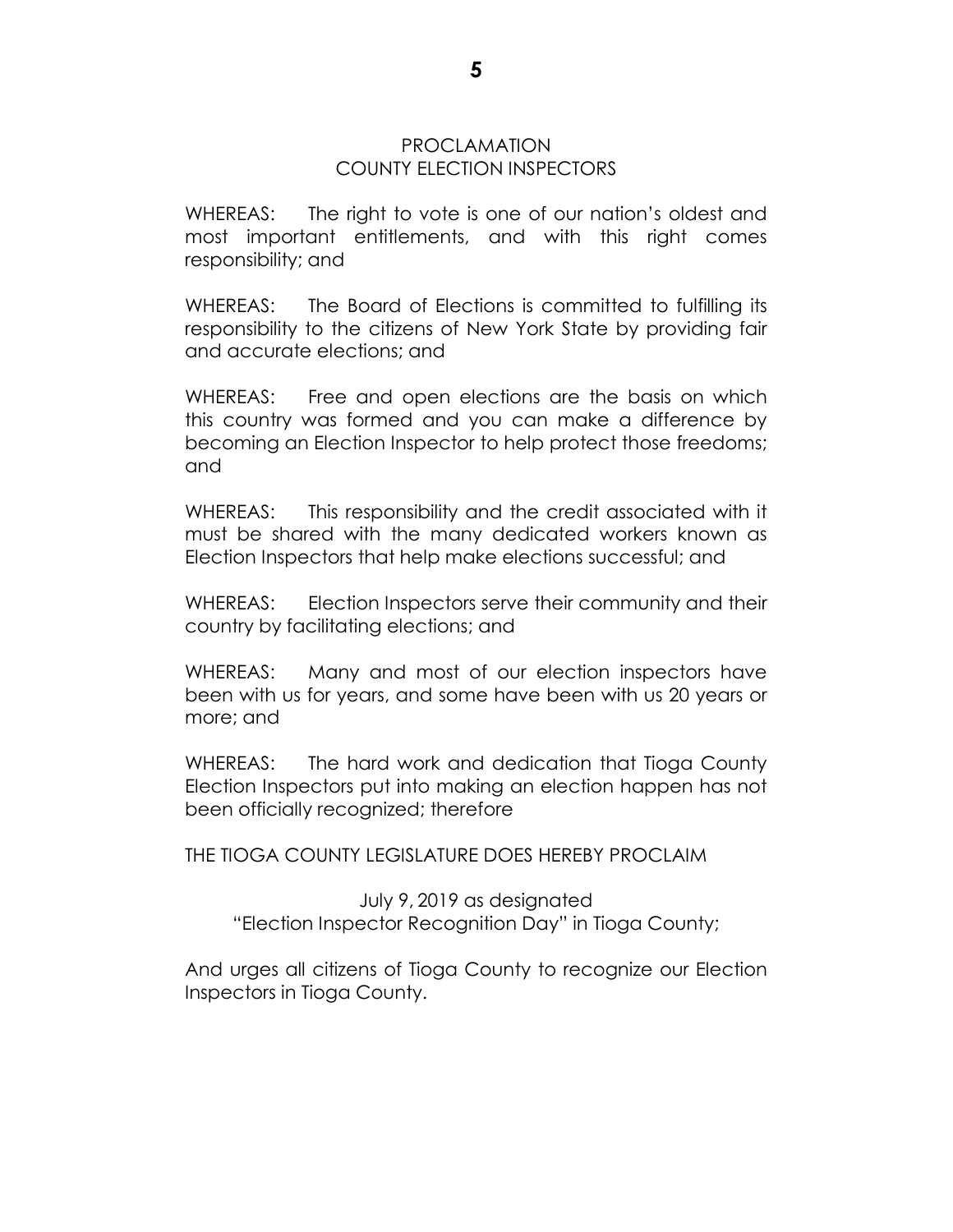### **COUNTY OF TIOGA EXECUTIVE PROCLAMATION**

WHEREAS: Great Outdoors Month is an opportunity for Upstate New Yorkers to experience and explore all that Tioga County has to offer in our beautiful natural surroundings; and

WHEREAS: Outdoor activities such as walking, bicycling, hiking, boating, and camping are great ways to enjoy the outdoors and to encourage children in the importance of outdoor play; and

WHEREAS: Studies have shown that stepping outside can be beneficial both physically and mentally for individuals; and

WHEREAS: Physical activity in the great outdoors can be part of a healthy lifestyle; and

WHEREAS: Tioga County is a beautiful place to enjoy outdoor activities in the month of June; and

WHEREAS: The Tioga County Legislature encourages residents and visitors to hike our trails, boat our waterways, explore our parks, breathe our fresh clean air and simply relish in the nature of Tioga County; therefore

THE TIOGA COUNTY LEGISLATURE does hereby proclaim the month of July 2019, as

## **GREAT OUTDOORS MONTH**

and urges all residents to familiarize themselves, their families and visitors about the opportunities to experience nature and our beautiful surroundings in Tioga County.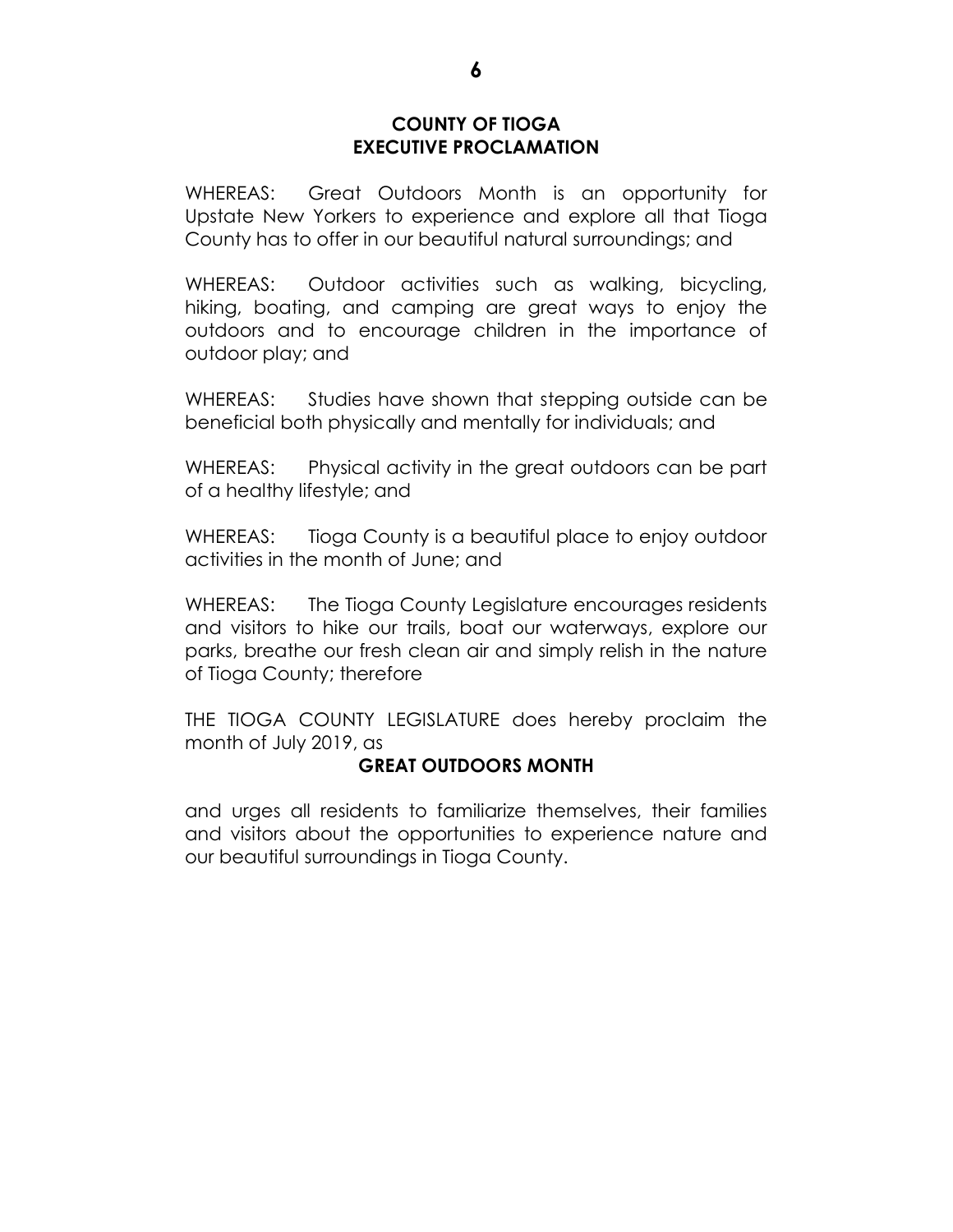## REFERRED TO: HEALTH & HUMAN SERVICES COMMITTEE FINANCE COMMITTEE

RESOLUTION NO. -19 TRANSFER OF FUNDS BUDGET MODIFICATION MENTAL HYGIENE

WHEREAS: Tioga County Mental Hygiene (TCMH) is required to pay a portion of the costs for the treatment of Tioga County residents that have been assigned Criminal Psychiatric services by the NYS Court system; and

WHEREAS: TCMH has received notice that Tioga County residents were assigned these services, along with the required payment amount; and

WHEREAS: TCMH has determined the amount of additional funding needed for these already incurred mandated expenses within its own budget, yet this will require a budget modification and transfer of funds; and

WHEREAS: Transfer of funds requires Legislative approval; therefore be it

RESOLVED: That the Mental Hygiene budget be modified and funds be transferred as follows:

From: A4310 510010 Full Time \$40,769.05 To: A4390 540590 Criminal Psychiatric: Services Rendered \$40,769.05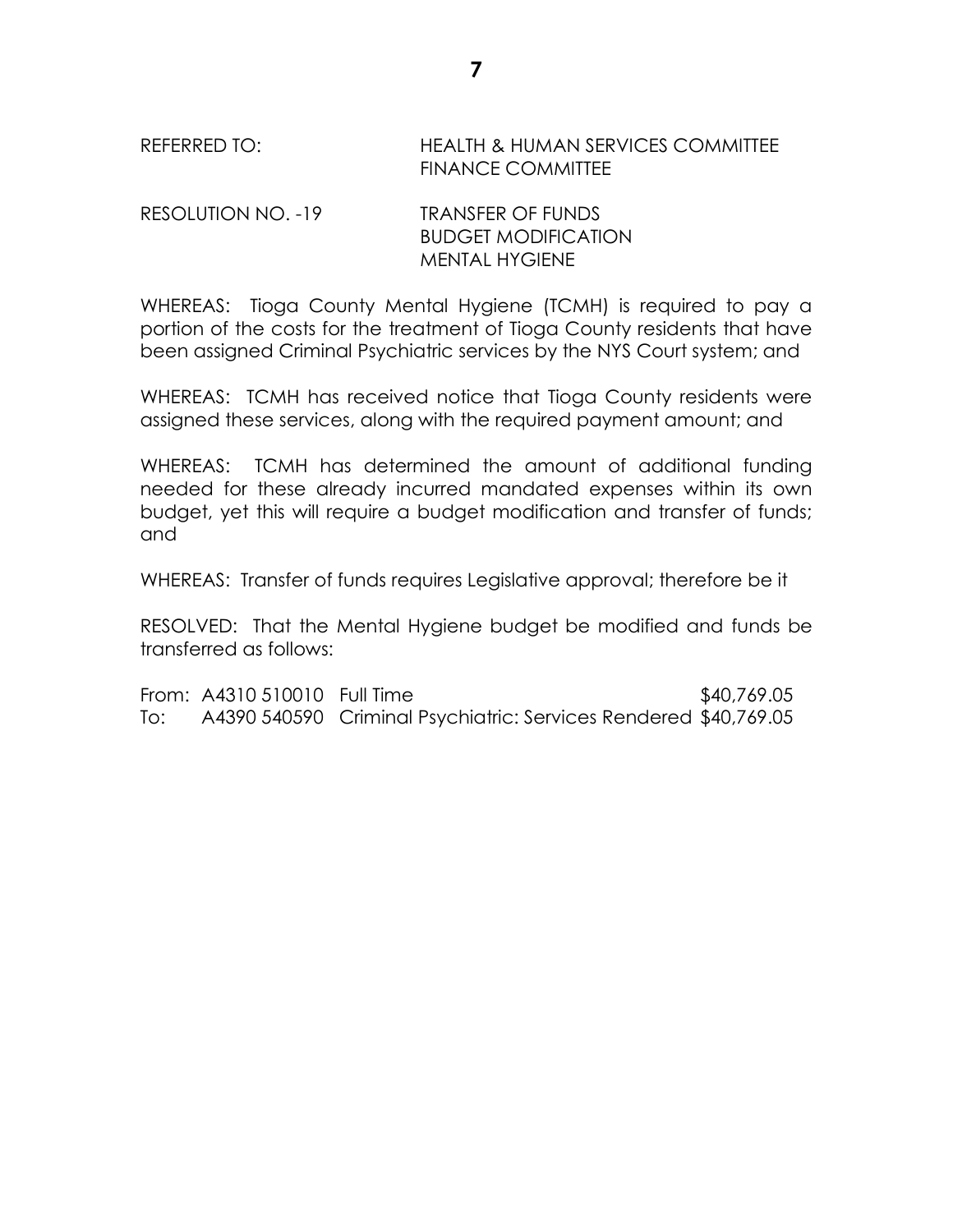REFERRED TO: FINANCE/LEGAL COMMITTEE

# RESOLUTION NO. -19 TRANSFER OF FUNDS BUDGET MODIFICATION DISTRICT ATTORNEY

WHEREAS: The District Attorney's Office has a need to provide a laptop and furnish the office and conference room for the newly hired investigator; and

WHEREAS: The District Attorney's budget does not have a Computer account to charge the laptop to or sufficient funds in their office equipment account for an additional desk for the investigator's office; and

WHEREAS: Amending of Budget and Transfer of Funds requires Legislative approval; therefore be it

RESOLVED: That the following sums be transferred from within the District Attorney's budget to cover the costs of said office furnishings.

| From: A1165 540480 Postage<br>A1165 540720 Trial Costs | \$1,000.00<br>\$800.00 |
|--------------------------------------------------------|------------------------|
| To: A1165 (New) Computer                               | \$1,800.00             |
| From: A1165 540040 Books                               | \$201.00               |
| To: A1165 520200 Office Equipment                      | \$201.00               |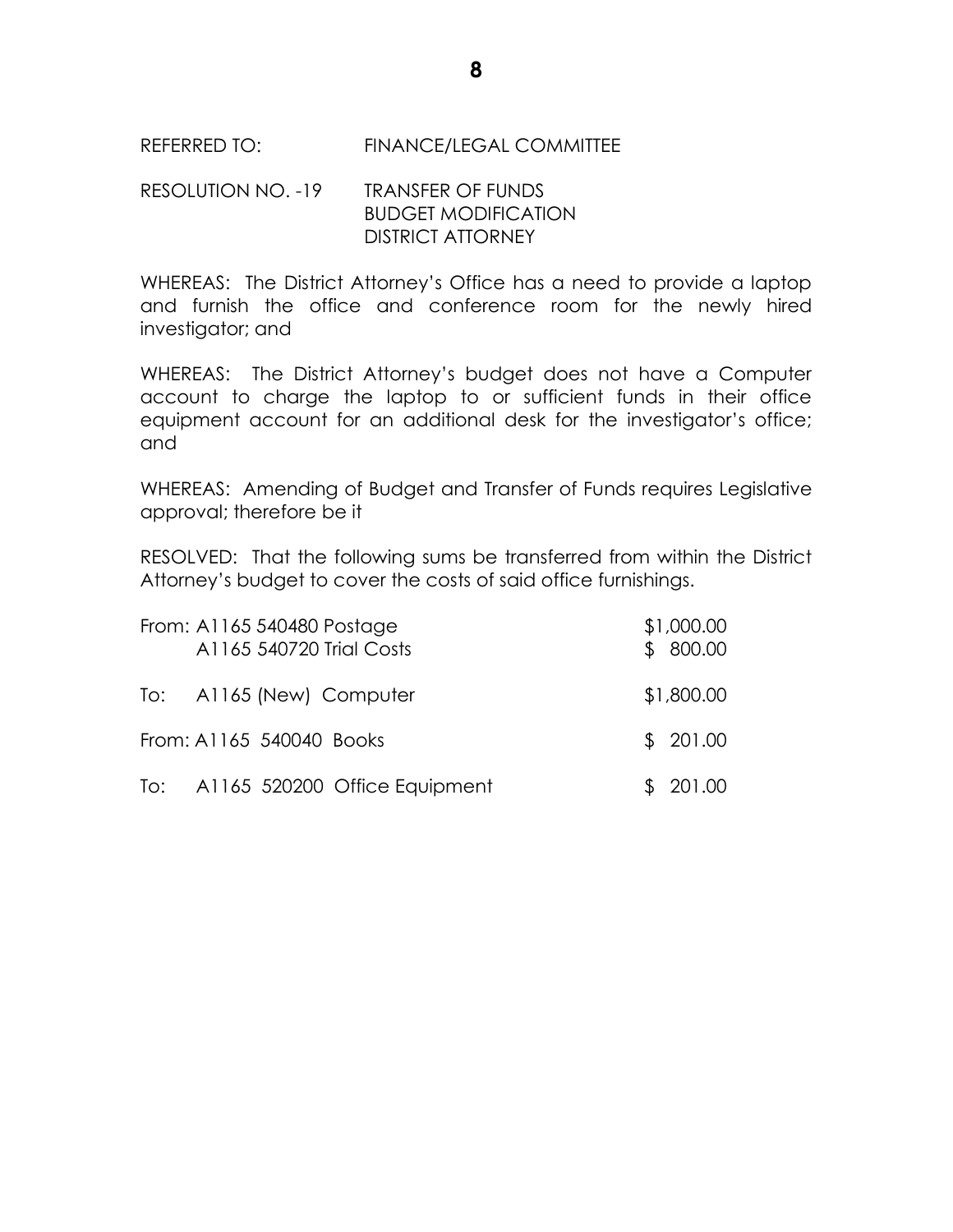RESOLUTION NO. -19 TRANSFER FUNDS FOR HOT BOX ASPHALT RECYCLER AND AMEND CAPITAL BUDGET – PUBLIC WORKS

WHEREAS: Tioga County Public Works has a need to purchase a Hot Box Asphalt Recycler and associated equipment in the amount of \$40,000 ; and

WHEREAS: The need for a Hot Box Asphalt Recycler outweighs the need to replace the Mechanic Truck; and

WHEREAS: The Hot Box Asphalt Recycler will allow for more effective patching of county roads; and

WHEREAS: The Commissioner of Public Works requests a budget transfer between Capital Accounts; and

WHEREAS: Legislative approval is needed to amend 2019 Capital Budget and transfer funds; therefore be it

RESOLVED: That the Tioga County Legislature authorize the following transfer of funds and amend the Capital Budget:

|     | From: H5130.521061 | Mechanic Truck           | \$40,000.00 |
|-----|--------------------|--------------------------|-------------|
| To: | H5130.521942       | Hot Box Asphalt Recycler | \$40,000.00 |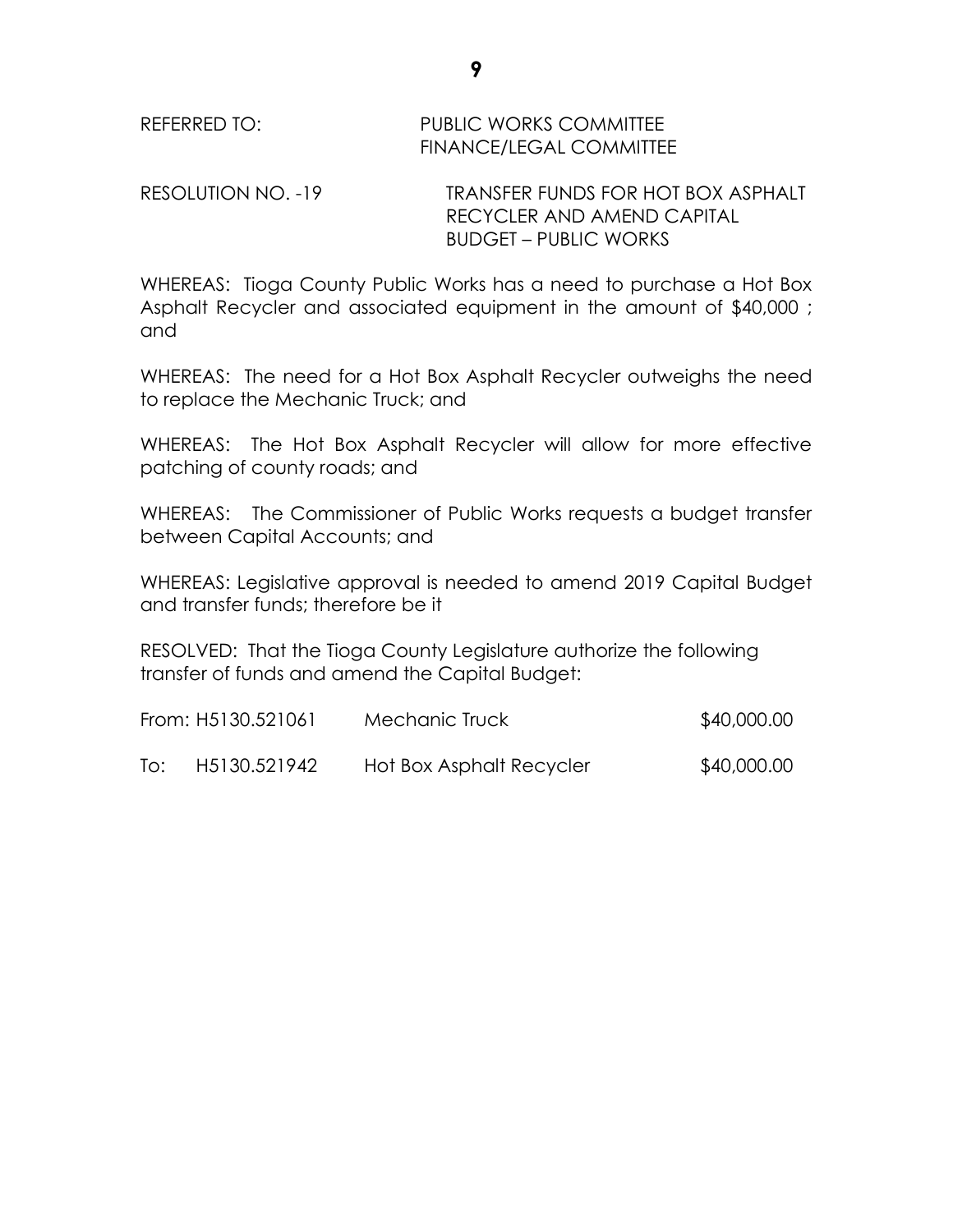REFERRED TO: **INFORMATION TECHNOLOGY** 

RESOLUTION NO. -19 ACCEPT GRANT AWARD FOR TIOGA COUNTY ITCS SHARED SERVICES; APPROPRIATE FUNDS AND MODIFY 2019 BUDGET

WHEREAS: The Tioga County Legislature recognizes the need to improve services and save costs by supporting shared services with other municipalities; and

WHEREAS: The Information Technology and Communication Services department has applied for and received a Local Government Efficiency reimbursable grant from the New York State Department of State in the amount of \$210,258.39; and

WHEREAS: This grant covers many costs to implement shared services with the Town of Owego, Village of Waverly, Village of Nichols and Town of Barton; and

WHEREAS: Legislative approval is needed to amend or modify budget and appropriate funds; and

WHEREAS: The Information Technology department needs to place the funds into appropriate accounts to implement; therefore be it

RESOLVED: That the Tioga County Legislature accepts said grant for Tioga County ITCS shared services and authorizes the ITCS department to spend the grant dollars per the submitted budget; and be it further

RESOLVED: That the following funds be transferred and the 2019 budget be modified as follows:

|     | FROM: H1680 430970 SSG19 Capital SSG-State Aid<br>A1680 430891 SSG19 General SSG State Aid                                 | \$139,123.39<br>\$71,135.00               |
|-----|----------------------------------------------------------------------------------------------------------------------------|-------------------------------------------|
| TO: | H1680 521090 SSG19 Capital Computer<br>A1680 540140 SSG19 Contracting Services<br>A1680 540640 SSG19 Supplies (Not Office) | \$139,123.39<br>\$68,635.00<br>\$2,500.00 |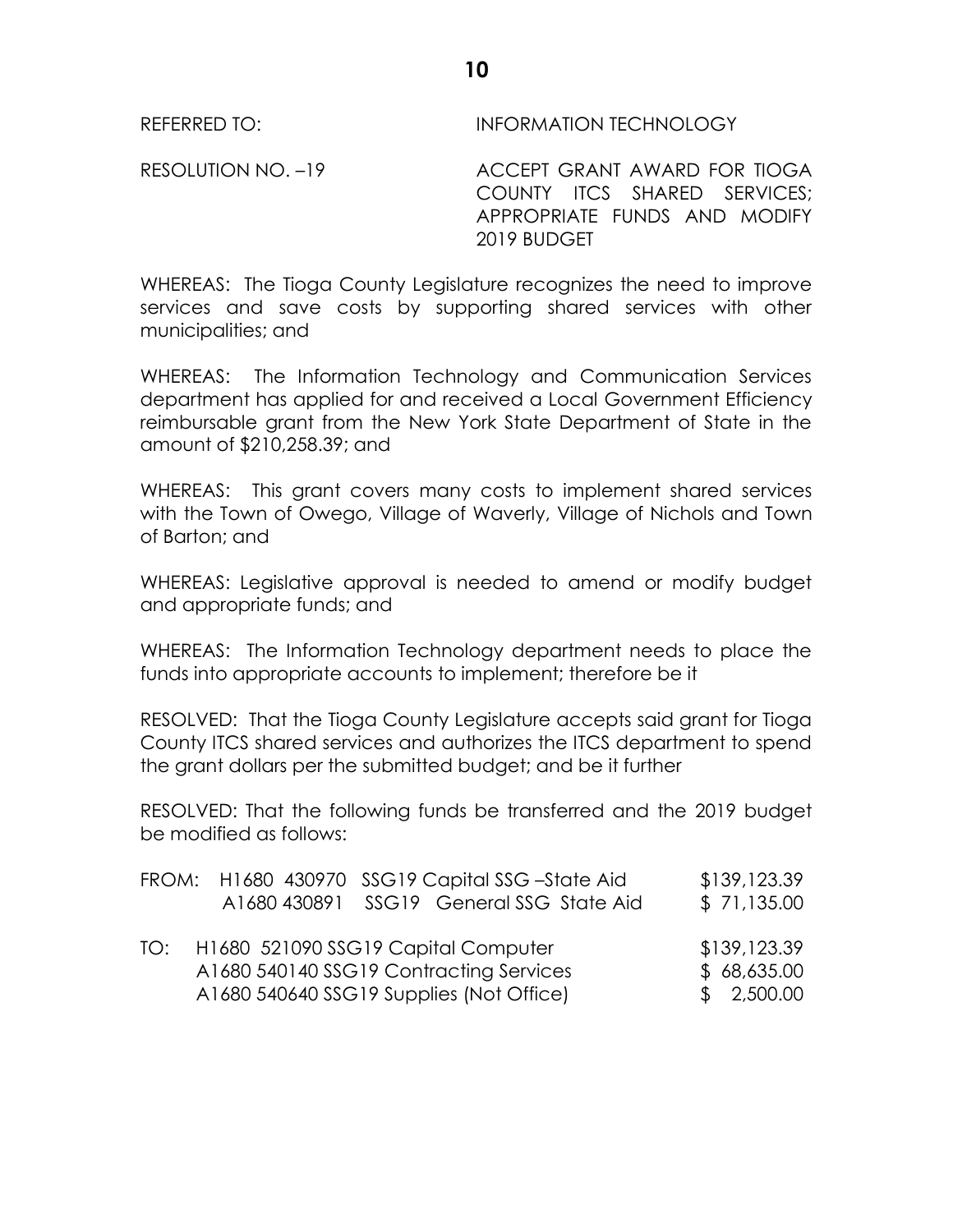# REFERRED TO: PUBLIC WORKS

RESOLUTION NO. -19 AWARD BID FOR DEAN CREEK ROAD PAVEMENT OVERLAY

WHEREAS: The Commissioner of Public Works appropriated funds in the 2019 budget for this project; and

WHEREAS: On June 12, 2019 the Department of Public Works received sealed bids from the following contractors:

| <b>Broome Bituminous Products, Vestal NY</b>   | \$694,620.00 |
|------------------------------------------------|--------------|
| Bothar Construction, Binghamton NY             | \$879,650.00 |
| Dalrymple Gravel and Contracting, Pine City NY | \$716,335.00 |

Therefore be it

RESOLVED: That the Tioga County Legislature award the bid to the low bidder, Broome Bituminous Products, Vestal NY not to exceed \$694,620.00 to be paid out of Montrose Turnpike Paving Account H5110.540001.H1901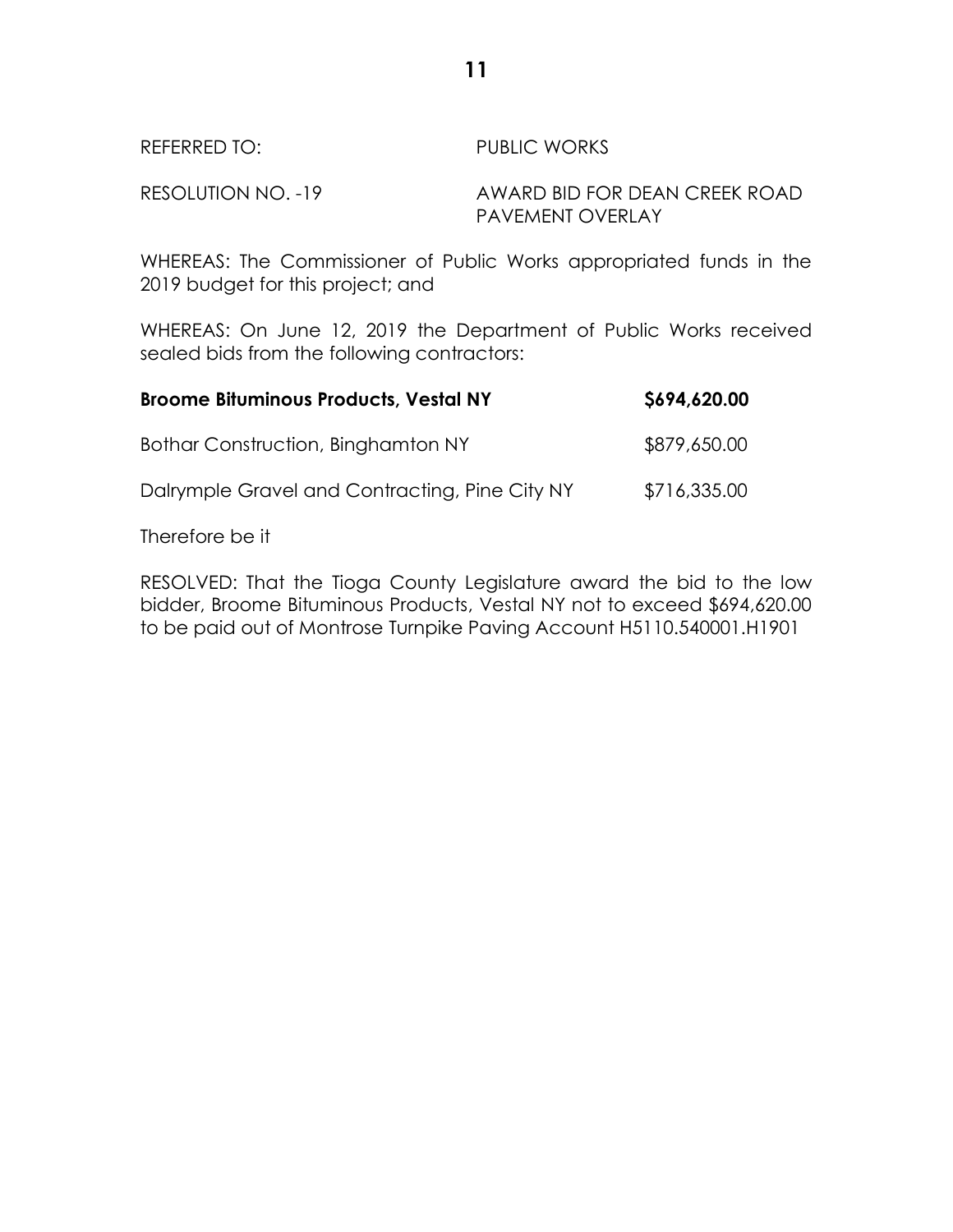REFERRED TO: PUBLIC WORKS COMMITTEE

RESOLUTION NO. -19 AUTHORIZING THE IMPLEMENTATION AND FUNDING IN THE FIRST INSTANCE OF THE STATE-AID PROGRAM ELIGIBLE COSTS OF A CAPITAL PROJECT AND APPROPRIATING FUNDS

WHEREAS: A project for a culvert replacement on Halsey Valley Road, PIN 9755.00 (the Project) is eligible for funding under a New York State Program administered by the New York State Department of Transportation (NYSDOT); and

WHEREAS: A sum not to exceed \$250,000 in Program Funding is available to progress the project.

WHEREAS: The County of Tioga desires to advance the Project by making a commitment of 100% of the state share of the costs of the Construction and Construction Supervision and Inspection work.

NOW, THEREFORE, the Tioga County Legislature, duly convened does hereby

RESOLVED: That the Tioga County Legislature hereby approves the above-subject project; and it is hereby further

RESOLVED: That the Tioga County Legislature hereby authorizes the County of Tioga to pay in the first instance 100% of cost of the Construction and Construction Supervision and Inspection work for the Project or portions thereof; and it is further

RESOLVED: That the sum of \$250,000 is hereby appropriated from the Halsey Valley Road Bridge account H1905 and made available to cover the costs of participation in the above phase of the Project; and it is further

RESOLVED: That in the event the full State share costs of the project exceeds the amount appropriated above, the Tioga County Legislature shall convene as soon as possible to appropriate said excess amount immediately upon notification by the New York State Department of Transportation thereof, and it is further

RESOLVED: That the Chair of the Tioga County Legislature be and is hereby authorized to execute all necessary Agreements, certifications or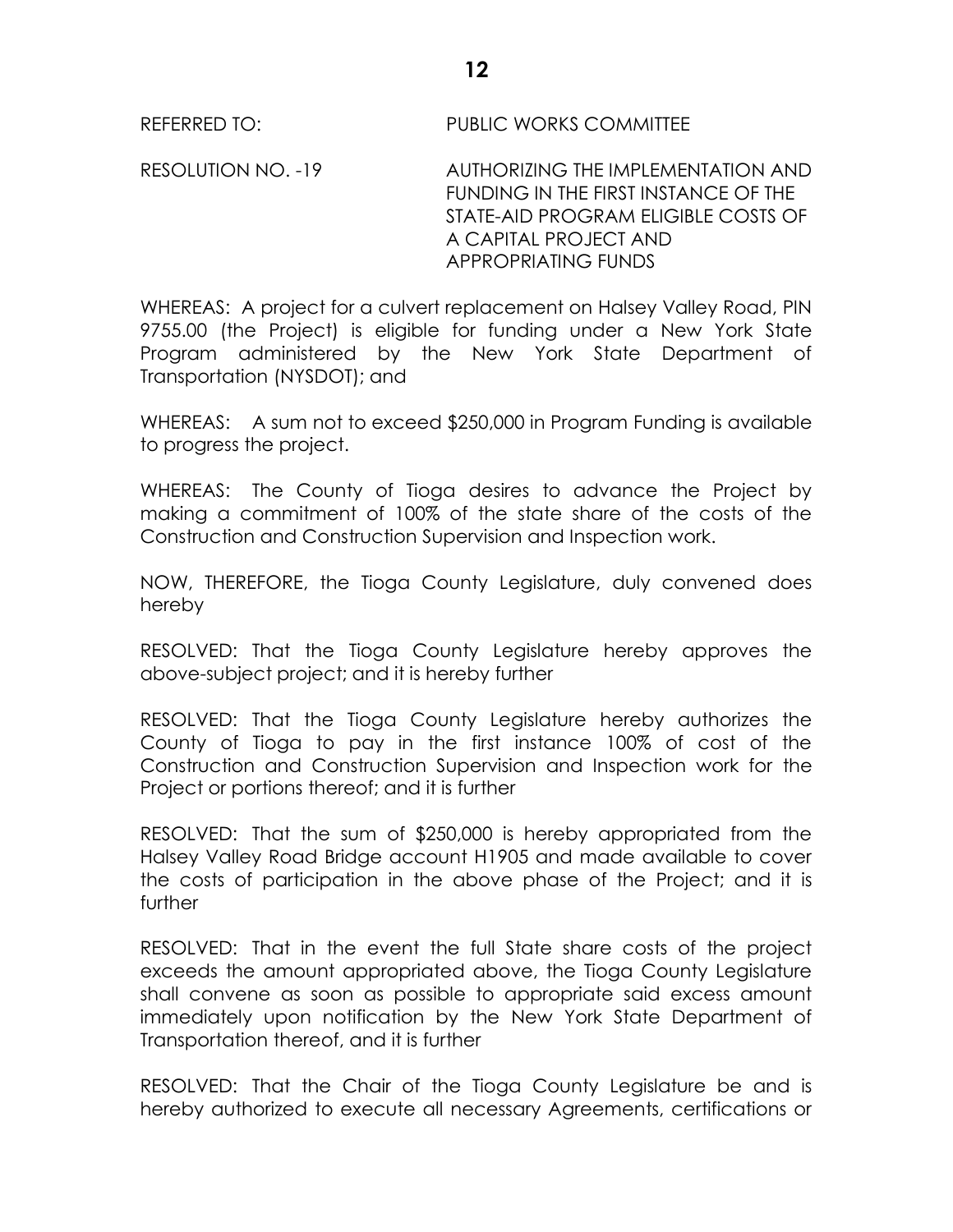reimbursement requests for State Aid on behalf of the County of Tioga with the New York State Department of Transportation in connection with the advancement or approval of the Project and providing for the administration of the Project and the municipality's/Sponsor's first instance funding of project costs and permanent funding of the local share of federal-aid and state-aid eligible Project costs and all Project costs within appropriations therefore that are not so eligible, and it is further

RESOLVED: That a certified copy of this resolution be filed with the New York State Commissioner of Transportation of the State of New York by attaching it to any necessary Agreement in connection with the Project between the County of Tioga and the State of New York, and it is further

RESOLVED: That this Resolution shall take effect immediately.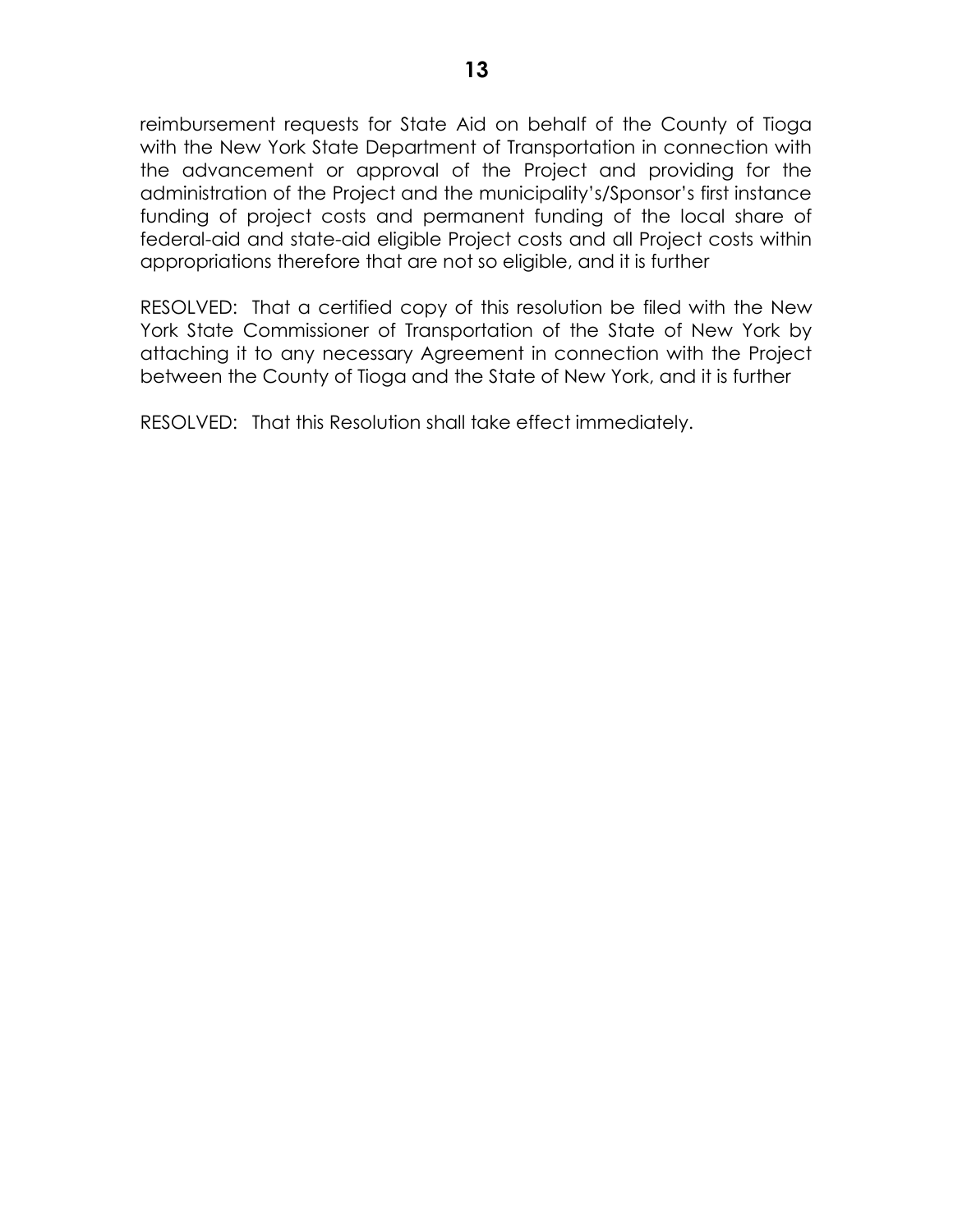REFERRED TO: ED&P COMMITTEE

RESOLUTION NO. -19 APPOINT MEMBER TO THE TIOGA COUNTY PROPERTY DEVELOPMENT CORPORATION BOARD

WHEREAS: The Tioga County Legislature wishes to appoint George Williams as a Board Member to the Tioga County Property Development Corporation. This appointment is to fill a vacancy made by resignation of Dale Weston on 4/12/19 and will complete his three year term of 1/1/17- 12/31/19; and

WHEREAS: The TCPDC Bylaws allows for this appointment conditioned that each board member be a public officer of a municipality within Tioga County or a member of a County Agency and their membership is conditioned on upon holding the public office by their position as Town of Candor Trustee; and

WHEREAS: George Williams is willing and able to serve in this position; therefore be it

RESOLVED: That the Tioga County Legislature hereby appoints George Williams to the Tioga County Property Development Board Corporation as a Board Member for the remainder of Dale Weston's three year term 7/10/19 – 12/31/19.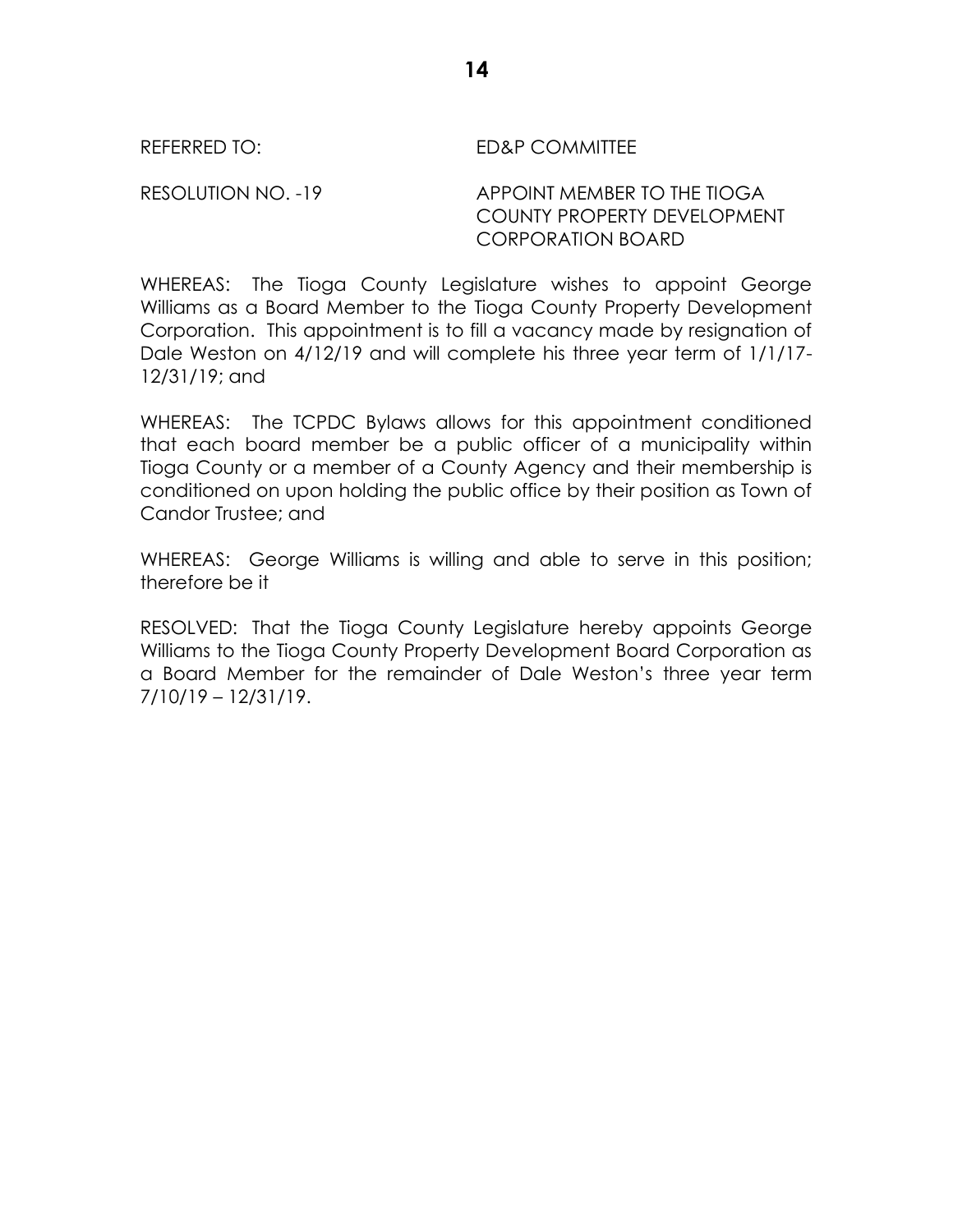REFERRED TO: ED&P COMMITTEE

RESOLUTION NO. -19 APPOINT MEMBER TO THE TIOGA COUNTY PROPERTY DEVELOPMENT CORPORATION BOARD

WHEREAS: The Tioga County Legislature wishes to appoint Lesley Pelotte as a Board Member to the Tioga County Property Development Corporation. This appointment is to fill a vacancy made by resignation of Lewis Zorn on 4/12/19 and will complete his two year term of 1/1/19- 12/31/20; and

WHEREAS: The TCPDC Bylaws allows for this appointment conditioned that each board member be a public officer of a municipality within Tioga County or a member of a County Agency and their membership is conditioned on upon holding the public office by their position as Village of Nichols Mayor; and

WHEREAS: Lesley Pelotte is willing and able to serve in this position; therefore be it

RESOLVED: That the Tioga County Legislature hereby appoints Lesley Pelotte to the Tioga County Property Development Board Corporation as a Board Member for the remainder of Lewis Zorn's two year term 7/10/19 – 12/31/20.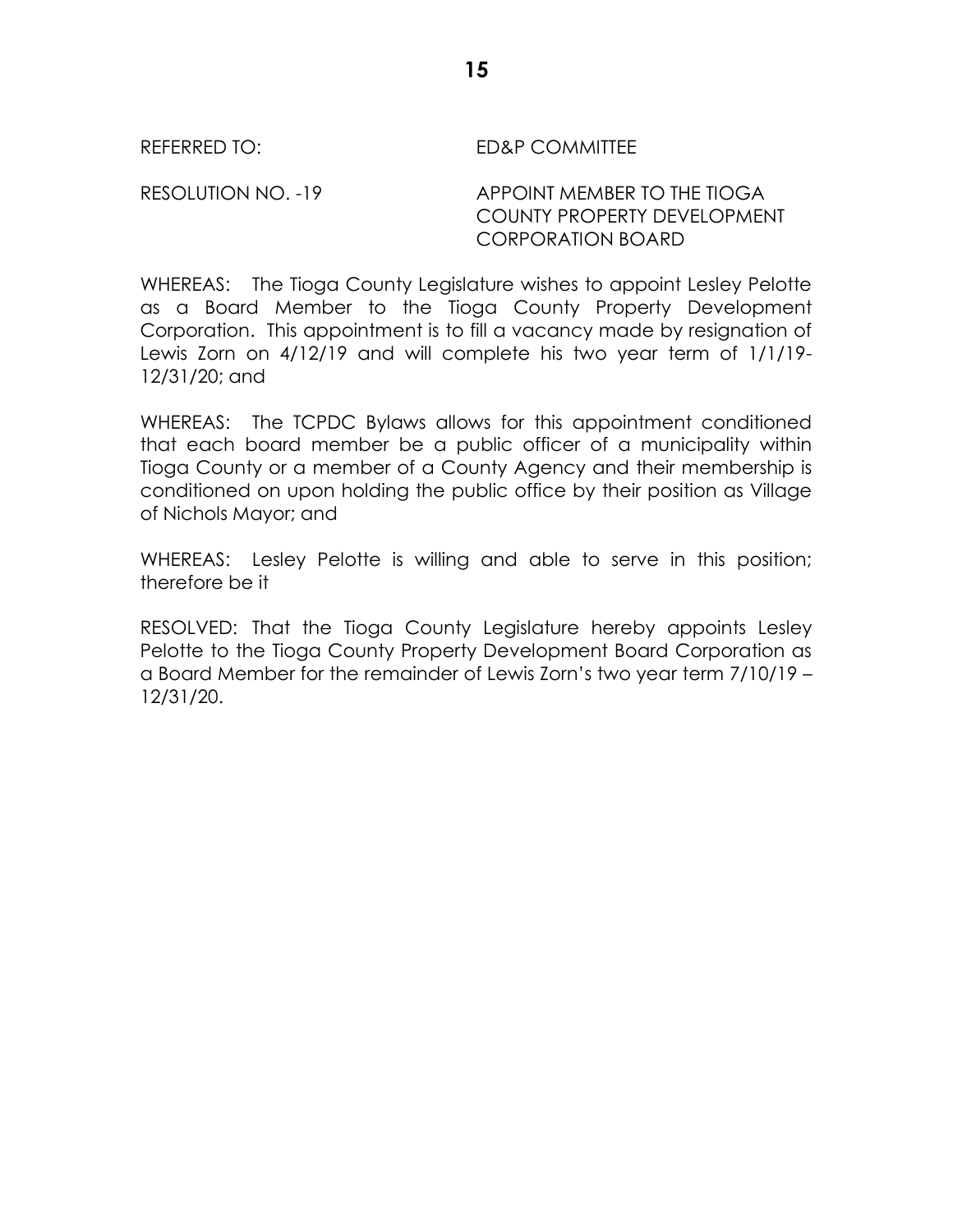## REFERRED TO: PUBLIC SAFETY COMMITTEE

RESOLUTION NO. -19 ACCEPTANCE OF THE APPLICATION FOR JOHN SCHAFFER TO THE TIOGA COUNTY FIRE INVESTIGATION TEAM

WHEREAS: The Office of Emergency Services provides high quality Fire Investigation Team support to the Fire Service in Tioga County and adjacent Counties through the NYS Fire Mutual Aid Plan; and

WHEREAS: This service is provided by local, highly trained volunteers; and

WHEREAS: John Schaffer is a current Trainee member of the FIT team; he has completed State and National certifications and desires to transition from Trainee to a full membership of the County Fire Investigation Team; and

WHEREAS: John Schaffer currently possesses training and skills needed by the Tioga County Fire Investigation Team to work on the Team; therefore be it

RESOLVED: That John Schaffer be added to the Tioga County Fire Investigation Team.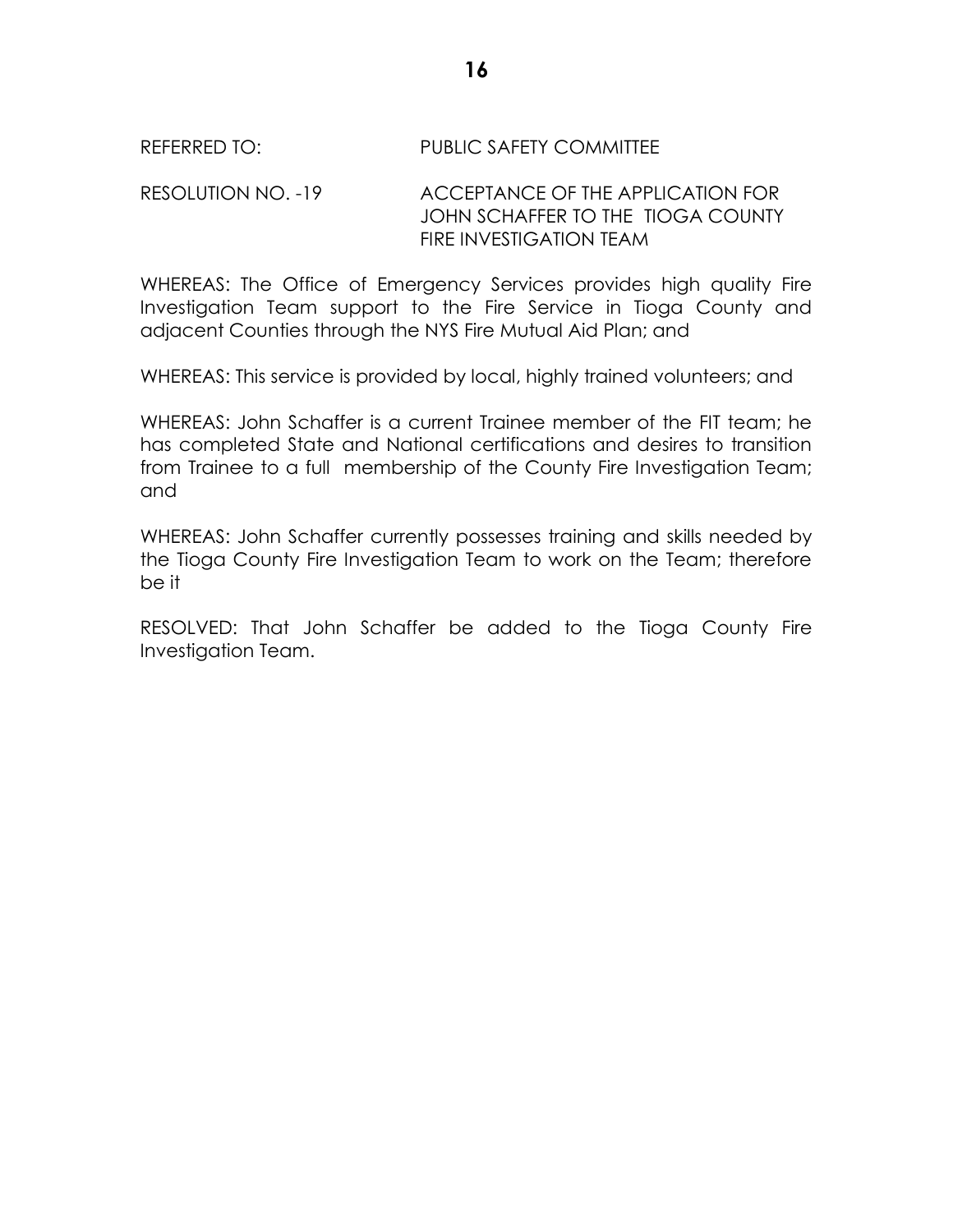# REFERRED TO: ED&P COMMITTEE PUBLIC SAFETY COMMITTEE

RESOLUTION NO. -19 ADOPT HAZARD MITIGATION PLAN UPDATE 2018

WHEREAS: Tioga County's Multi-Jurisdictional Multi-Hazard Mitigation Plan expired on March 13, 2018; and

WHEREAS: FEMA requires that said document be updated every five years; and

WHEREAS: Tioga County, along with its municipalities, and with assistance from the contracted consultant Tetratech, has gathered information and prepared the Tioga County Multi-Jurisdictional Multi-Hazard Mitigation Plan Update of 2018 in accordance with NYSDHSES and FEMA standards; and

WHEREAS: Tioga County is a local unit of government that has afforded the citizens an opportunity to comment and provide input in the Plan and actions included in the Plan; and

WHEREAS: Tioga County has reviewed the Plan and affirms that the Plan will be updated every five years; therefore be it

RESOLVED: That the Tioga County Legislature adopts the Tioga County Multi-Jurisdictional Multi-Hazard Mitigation Plan Update of 2018 as the jurisdiction's Natural Hazard Mitigation Plan, and resolves to execute actions included in the Plan.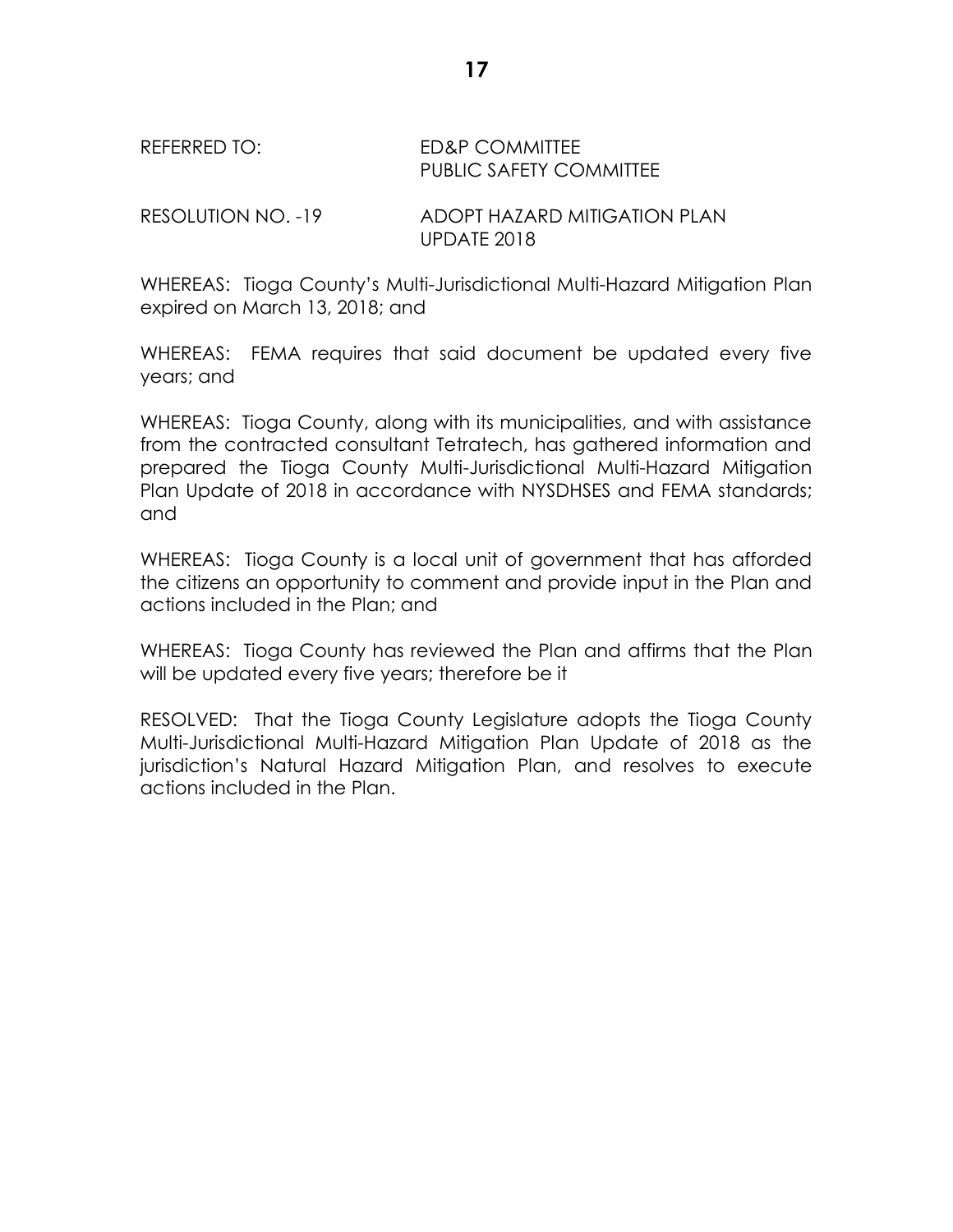REFERRED TO: LEGAL COMMITTEE

RESOLUTION NO: -19 ENDORSE TIOGA COUNTY STAKEHOLDERS PLAN FOR OFF HOURS CENTRALIZED ARRAIGNMENT PART (CAP COURT)

WHEREAS: Those charged with a crime are entitled to the assistance of legal counsel at all important stages of their case including at the initial criminal arraignment; and

WHEREAS: Arresting officers must currently maintain custody of an arrestee until able to locate a local court and Justice able to conduct the arraignment which is a process that often consumes officer time and can result in the arraignment occurring outside of the times when the Tioga County Public Defender is able to appear as counsel for the defendant; and

WHEREAS: Tioga County has received authorization pursuant to Corrections Law 500-c to take arrestees from law enforcement and hold them at the Tioga County Jail to await arraignment; and

WHEREAS: Tioga County Stakeholders have worked with the NYS Office of Court Administration to establish a plan creating a CAP (Centralized Arraignment Part) court in order to provide for a system of regular arraignments at a Courtroom at the Tioga County Jail facility staffed by Tioga County Justices with defense counsel present; therefore be it

RESOLVED: That the Tioga County Legislature hereby supports and endorses the Tioga County Centralized Off-Hour Arraignment Plan.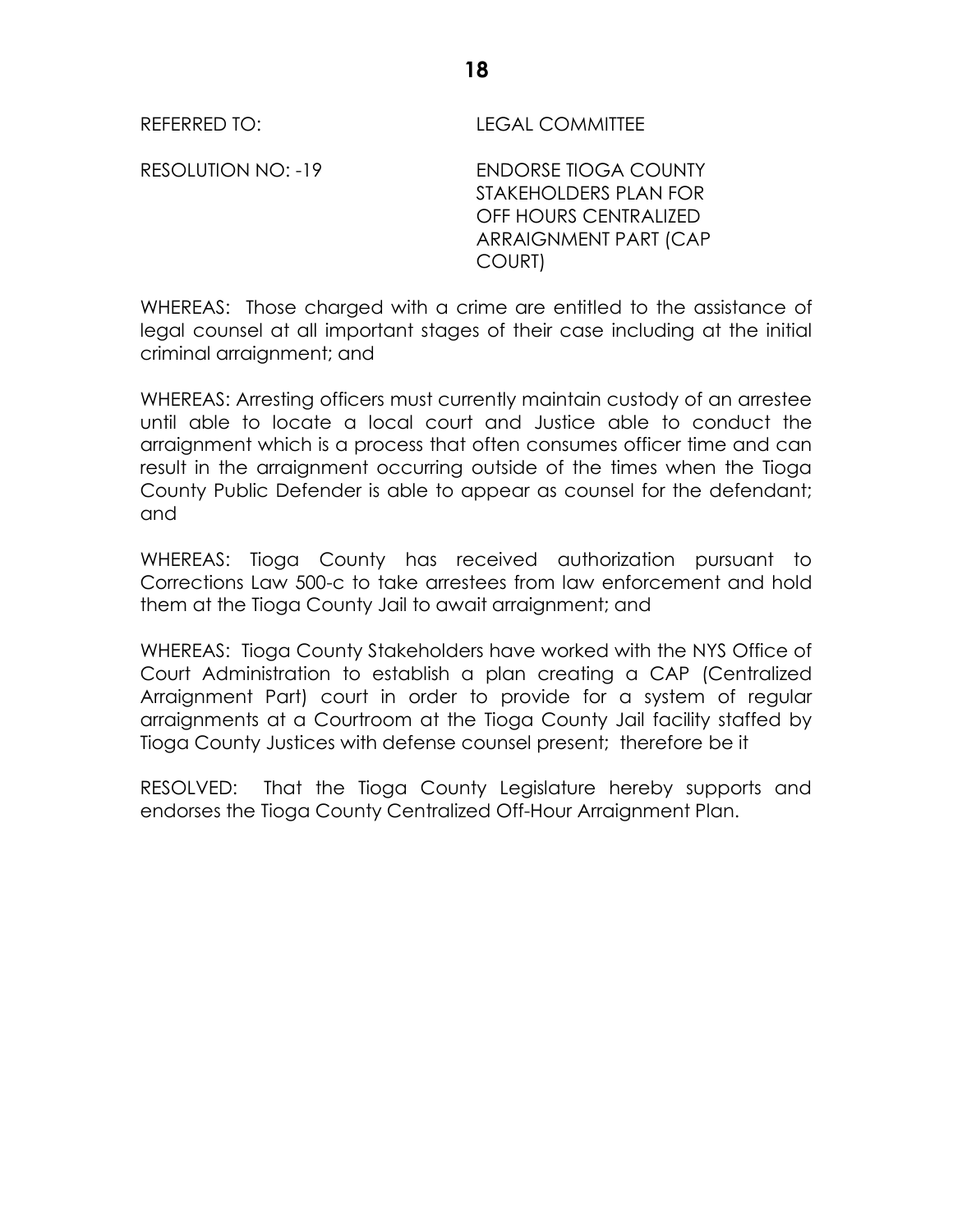### REFERRED TO: FINANCE/LEGAL COMMITTEE PERSONNEL COMMITTEE

### RESOLUTION NO. -19 CONTRACT FOR ACCOUNTANT SERVICES IN TREASURER'S OFFICE

WHEREAS: Legislative approval is required to contract for professional services within Tioga County; and

WHEREAS: The Treasurer's Office has a need to have professional account services from the prior Full Time Accountant, from 6/24/2019 through 7/31/2019, providing training and assistance with the 2018 Financial Audit; and

WHEREAS: The Treasurer appropriately budgeted for contracted services in the approved 2019 budget; therefore be it

RESOLVED: That the Treasurer is hereby authorized to contract with Jackson Bailey Accountant at an established rate of \$20.00 per hour retroactive from June 24, 2019 through July 31, 2019.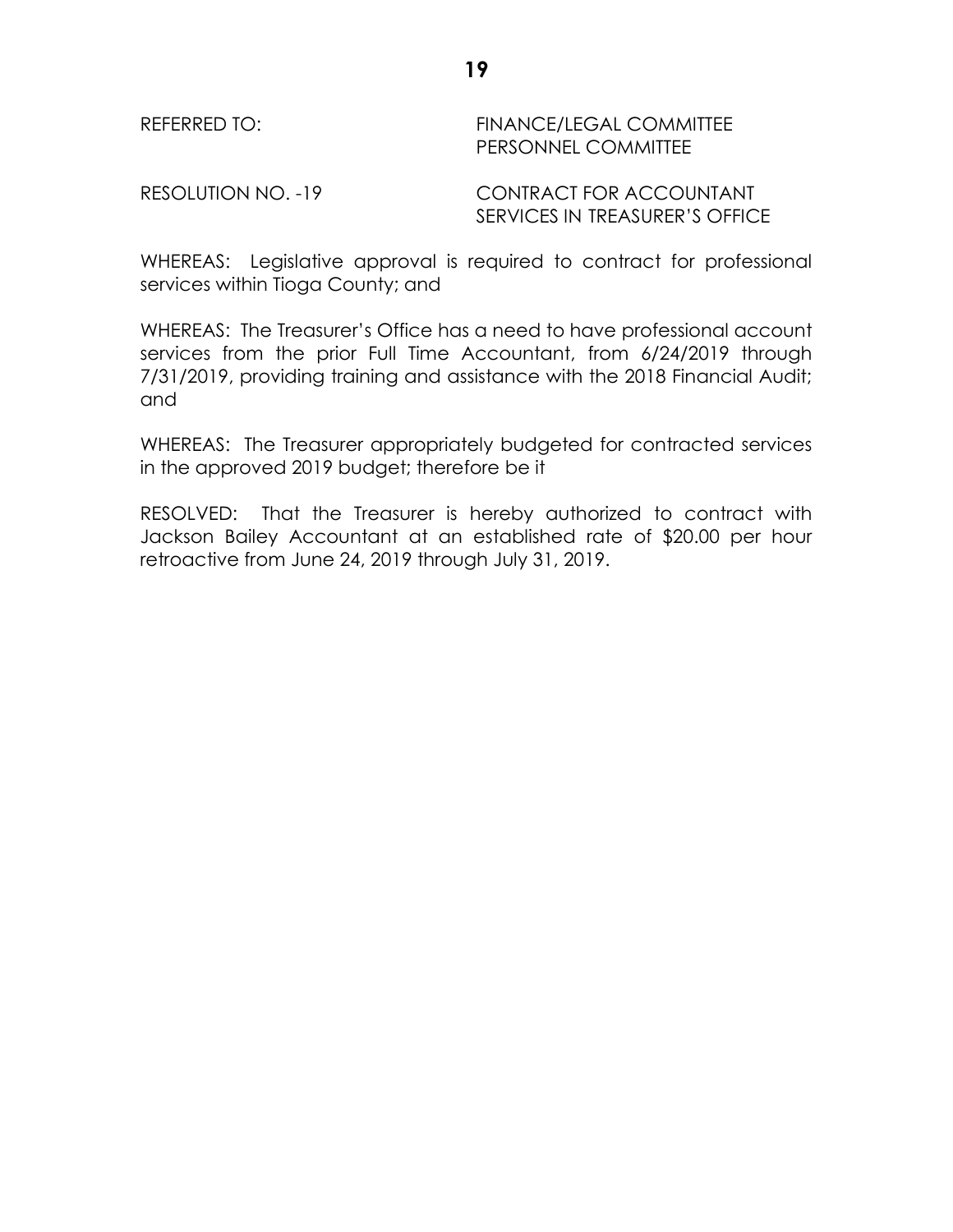REFERRED TO: PERSONNEL COMMITTEE FINANCE COMMITTEE

RESOLUTION NO. -19 AUTHORIZE APPOINTMENT OF ACCOUNTANT TREASURER'S OFFICE

WHEREAS: Legislative approval is required for any appointment to a non-union position within Tioga County; and

WHEREAS: The position of Accountant became vacant as of June 24, 2019, within the Treasurer's Office; and

WHEREAS: The Treasurer has conducted a recruitment search and has identified a desirable candidate; therefore be it

RESOLVED: That Joshua Fenchel-Kithcart is provisionally appointed to the title of Accountant, pending successful completion of civil service examination requirements, at an annual, non-union salary of \$40,000, effective July 20, 2019; and be it further

RESOLVED: That in addition to any salary increase due Mr. Fenchel-Kithcart in accordance with County Policy, he shall be eligible for a \$2,000 increase in annual salary upon appointment from the Civil Service Eligible List.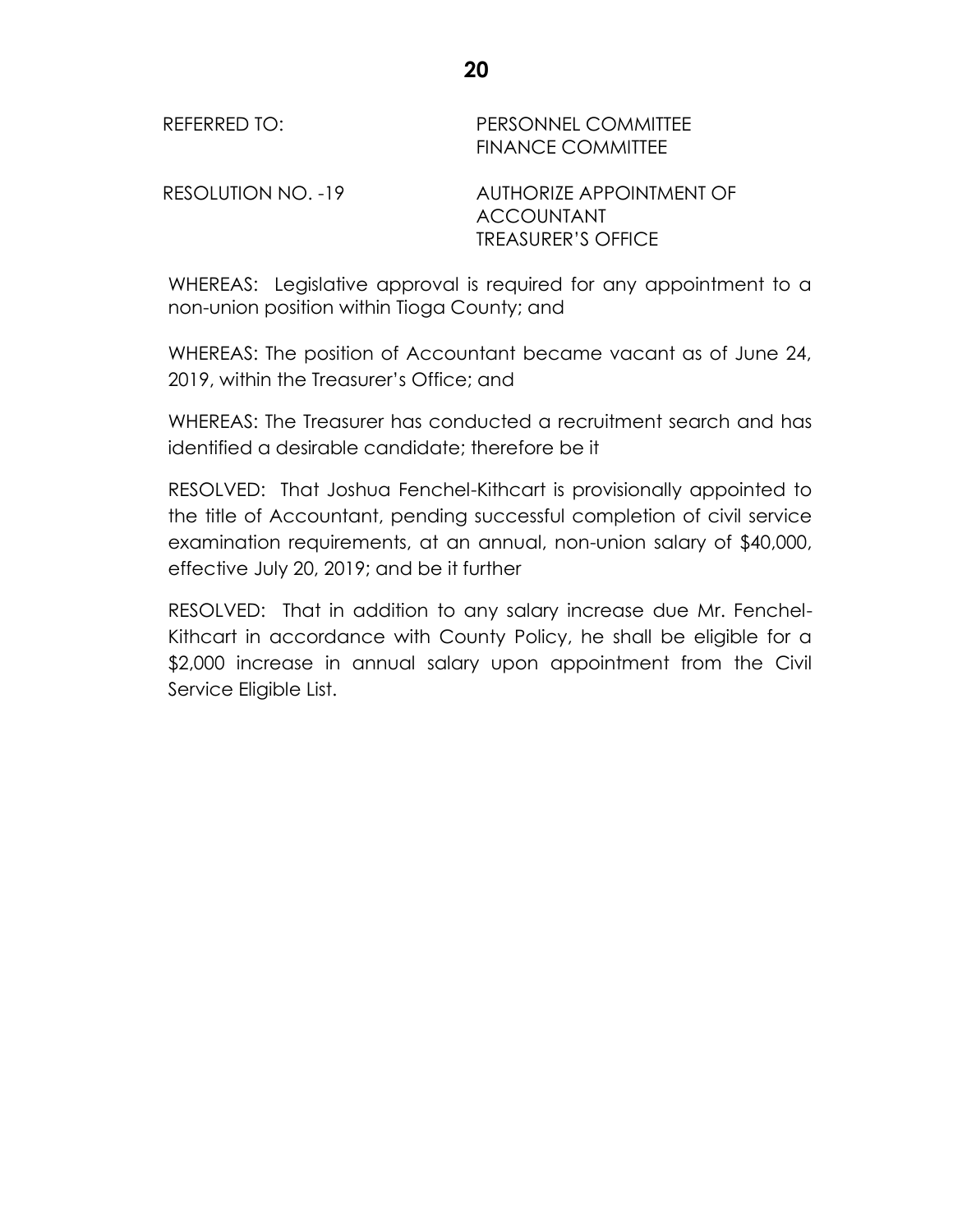REFERRED TO: PUBLIC WORKS COMMITTEE PERSONNEL COMMITTEE

RESOLUTION NO. -19 AUTHORIZATION TO CREATE AND FILL ONE, FULL TIME LEAD MAINTENANCE MECHANIC POSITION PUBLIC WORKS

WHEREAS: Legislative approval is required for the creation of new positions and position reclassifications; and

WHEREAS: The Commissioner of Public Works has discussed supervisory staffing needs for the Building & Grounds unit with the Personnel Officer; and

WHEREAS: Duties and responsibilities that exceed those typical of a Maintenance Mechanic III including crew supervision are regularly assigned to a Maintenance Mechanic III, which creates a need for the classification of Lead Maintenance Mechanic; therefore be it

RESOLVED: That the Tioga County Legislature authorizes the creation and filling of one, full-time Lead Maintenance Mechanic position (CSEA salary grade 1A) effective July 10, 2019; and be it further

RESOLVED: That the position of Lead Maintenance Mechanic shall be posted in accordance with CSEA Article 10, Section I after which time the Commissioner of Public Works shall be authorized to reclassify one full-time Maintenance Mechanic III (CSEA salary grade 3) position to the title of Lead Maintenance Mechanic upon appointment from the internal candidate pool effective July 20, 2019; and be it further

RESOLVED: That the Lead Maintenance Mechanic position is reflective of an annual salary increase of \$4,087, but shall not represent an increase to the department's full time headcount.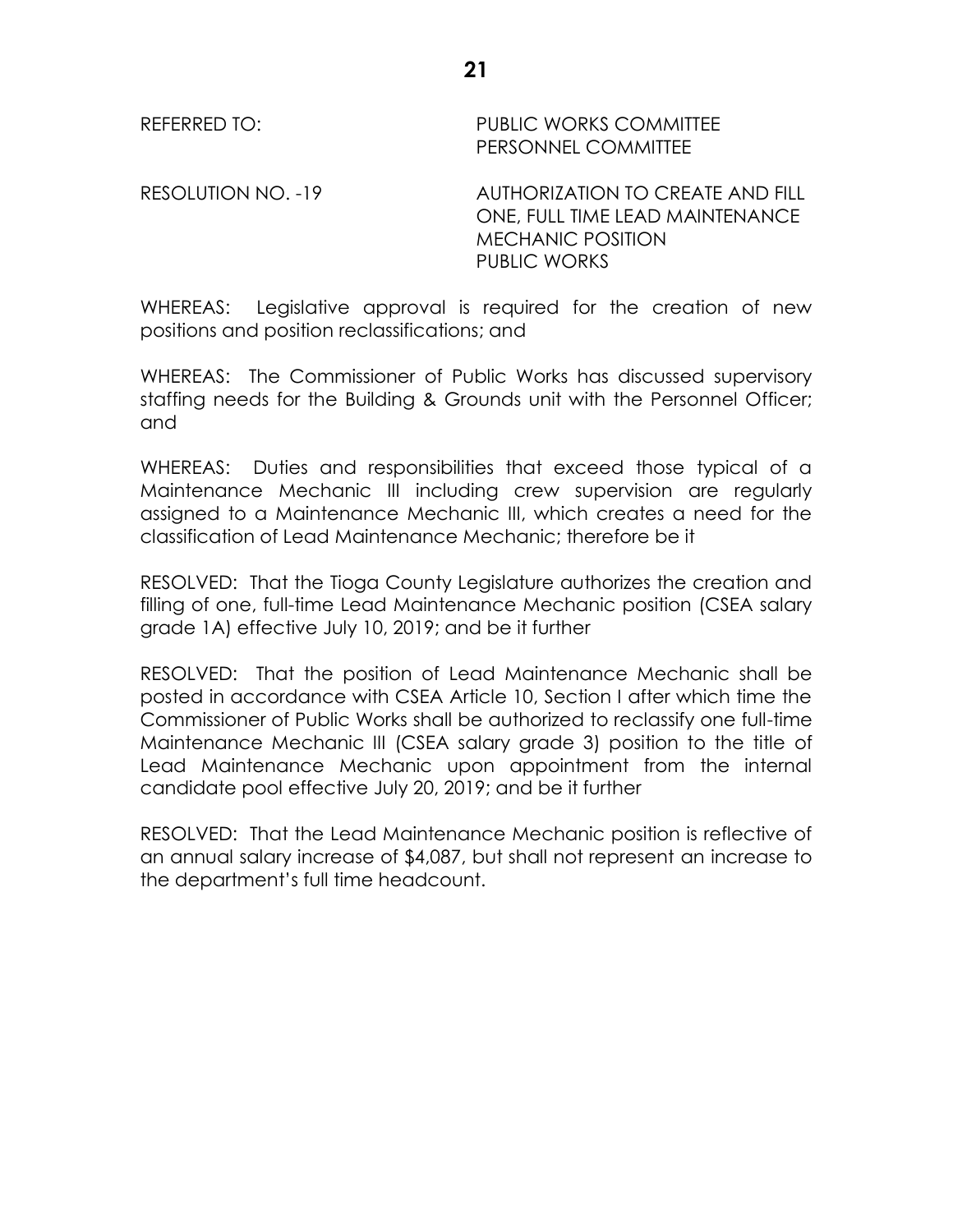REFERRED TO: HEALTH AND HUMAN SERVICES PERSONNEL COMMITTEE

RESOLUTION NO. -19 AUTHORIZE SALARY GRADE REALLOCATION AND RECLASSIFICATION OF VACANT **POSITIONS** SOCIAL SERVICES

WHEREAS: Legislative approval is required for salary reallocation and position reclassifications; and

WHEREAS: The position of Welfare Management Coordinator will be vacant at the close of business on July 19, 2019, and upon review of the requested modifications to the job description, the Personnel Officer has identified that salary grade reallocation is appropriate; and

WHEREAS: Due to promotion of the incumbent, the position of Welfare Management System Assistant will become vacant at the close of business on July 19, 2019; and

WHEREAS: The Commissioner of Social Services has discussed staffing needs and succession plans for both his Welfare Management System and Accounting units with the Personnel Officer; therefore be it

RESOLVED: That the Tioga County Legislature authorizes a salary reallocation of the vacant Welfare Management System Coordinator position from CSEA salary grade XI (\$43,274-\$43,974) to CSEA salary grade IX (\$39,707-\$40,407) effective July 20, 2019; and be it further

RESOLVED: That the Tioga County Legislature authorizes the reclassification of one (1) vacant, full-time Welfare Management System Assistant, CSEA salary grade VI (\$31,346-\$32,046) to that of a full-time Accounting Associate II, CSEA salary grade V (\$29,047-\$29,747), effective July 20, 2019.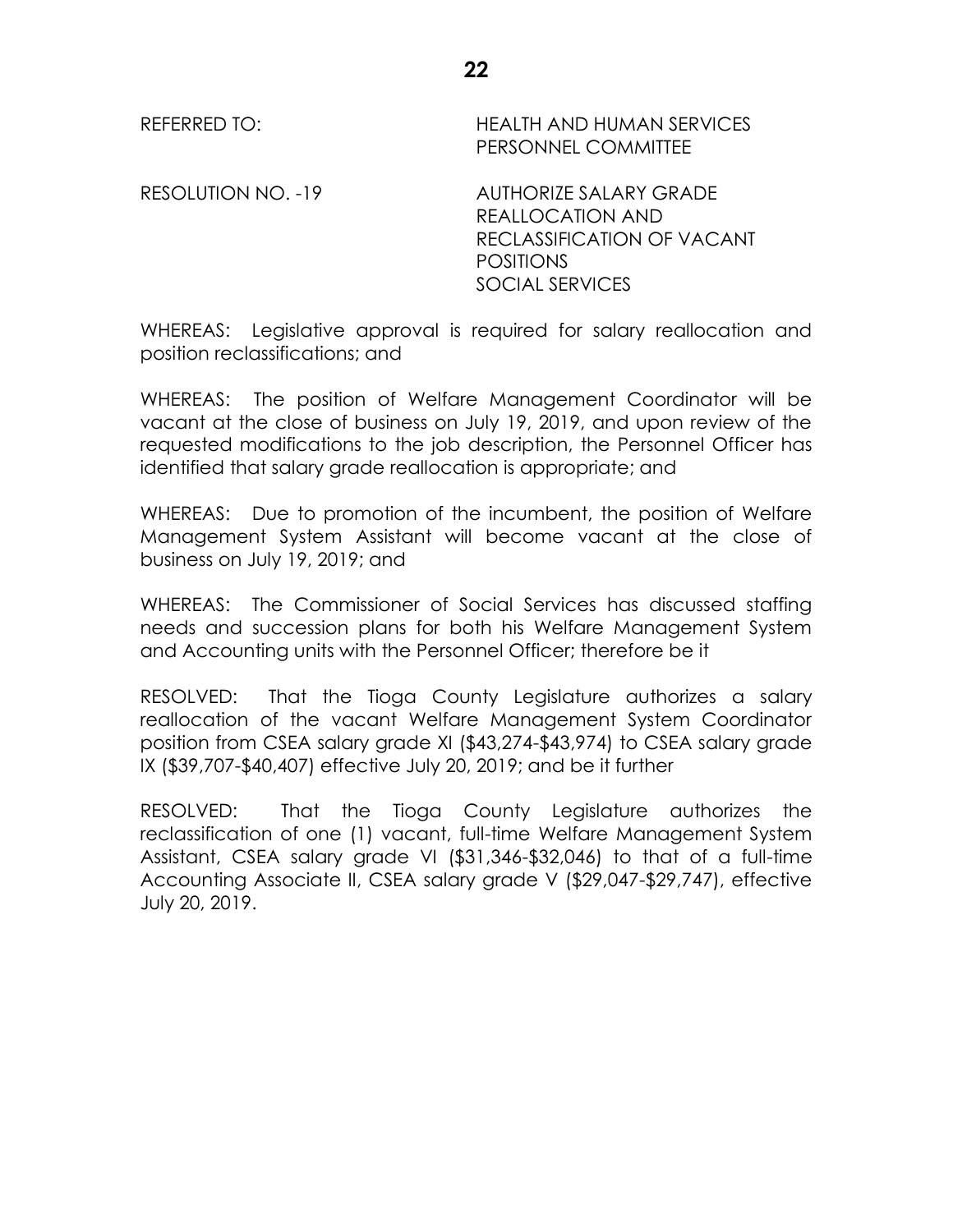REFERRED TO: INFORMATION TECHNOLOGY COMMITTEE PERSONNEL COMMITTEE

## RESOLUTION NO. -19 CREATE POSITION AND BACKFILL; ABOLISH POSITION INFORMATION TECHNOLOGY DEPARTMENT

WHEREAS: Legislative approval is required for creation of any new positions and for Non-Union hires; and

WHEREAS: A position of Computer Programmer (Non-Union) in the Information Technology Department will become vacant due to a retirement as of August 17, 2019; and

WHEREAS: The Chief Information Officer has determined that hiring a Software Support Liaison instead of backfilling the Computer Programmer position will better serve the needs of the Department; and

WHEREAS: There is a need for the Software Support Liaison to receive training from the retiring Computer Programmer for four weeks; and

WHEREAS: The Personnel department has found Charles Root eligible to accept the position of Software Support Liaison; therefore be it

RESOLVED: That the one full-time position of Software Support Liaison (Non-Union salary range \$38,005-48,005) shall be created effective July 20, 2019; and be it further

RESOLVED: That Charles Root shall be provisionally appointed to the position of Software Support Liaison effective July 20, 2019, at an annual Non-Union salary of \$46,500; and be it further

RESOLVED: That the Chief Information Officer agrees to abolish the Computer Programmer (Non-Union) position upon it becoming vacant on August 17, 2019; and be it further

RESOLVED: That the Information Technology Department's authorized fulltime headcount for 2019 shall not change.